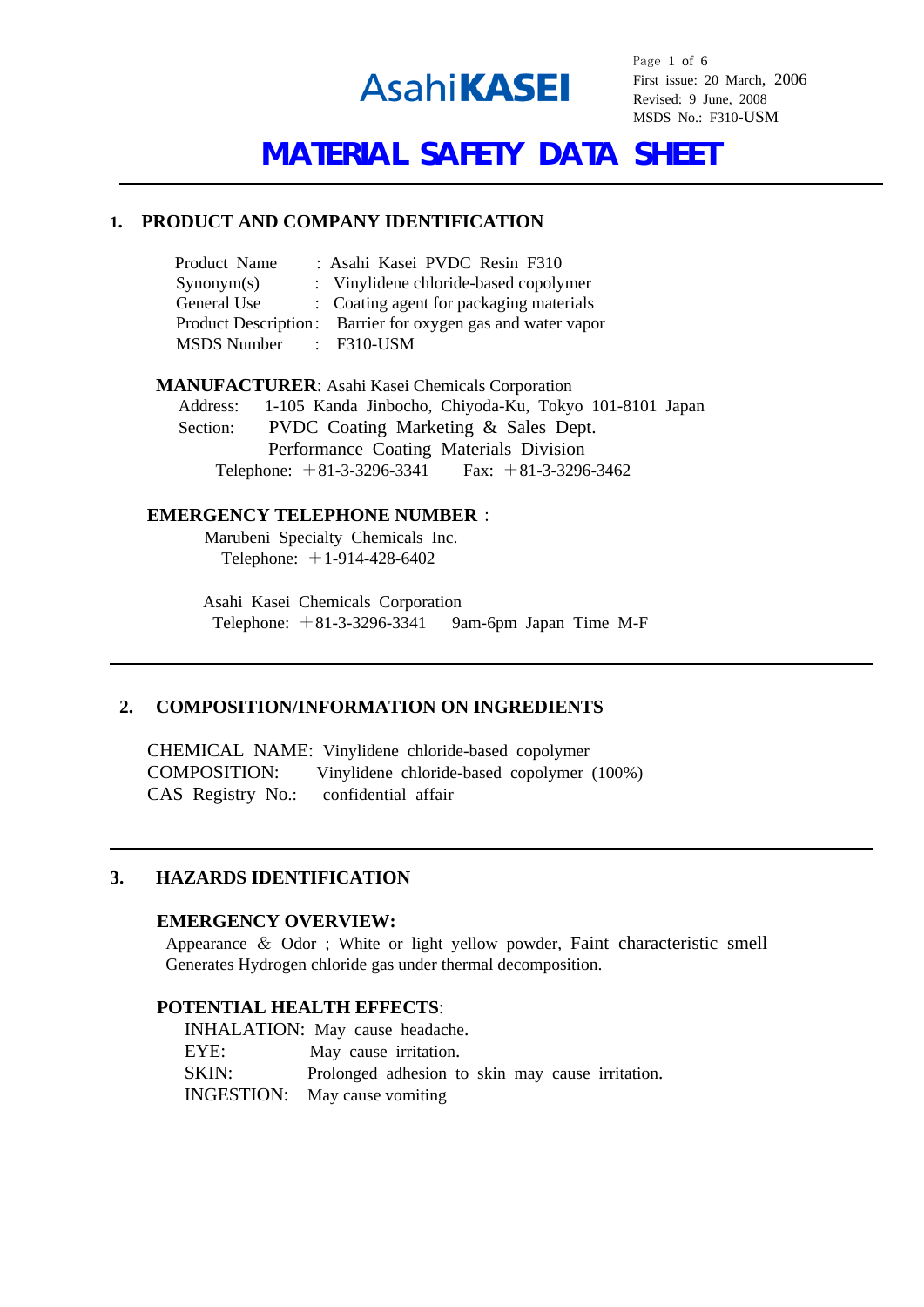

Page 2 of 6 First issue: 20 March, 2006 Revised: 9 June, 2008 MSDS No.: F310-USM

## **MATERIAL SAFETY DATA SHEET**

#### **4. FIRST AID MEASURES**

INHALATION: Immediately remove the victim into the fresh air.

 If any discomfort or distress occurs, get medical attention as soon as possible.

EYE CONTACT: Immediately flush with a plenty of running water for at least 15 minutes. If irritation occurs, get medical attention

as soon as possible. Don't rub eyes to avoid irreversible injury.

SKIN CONTACT: Wash with water and soap. If irritation occurs, get medical attention as soon as possible.

INGESTION: If any discomfort or distress occurs, get medical attention as soon as possible.

## **5. FIRE FIGHTING MEASURES**

## **FLAMMABLE PROPERTIES:**

FLASH POINT: Not Applicable AUTOIGNITION TEMPERATURE: Not Applicable FLAMMABILITY: Flame-resisting SPONTANEOUS COMBUSTIBILITY: None POTENTIAL FOR DUST EXPLOSION: None (our laboratory data)

## **EXTINGUISHING MEDIA:**

Water, loaded stream, foam, powder.

## **FIREFIGHTING INSTRUCTIONS**:

Generates Hydrogen chloride gas under thermal decomposition. Stay upwind side against fire and wear positive-pressure self-contained breathing apparatus. Remove from vicinity of fire, if possible.

## **6. ACCIDENTAL RELEASE MEASURES**

Wear appropriate personal protective equipment as specified Section 8.

LAND SPILL: Vacuum or sweep up, and place in a disposal container.

#### **WATER SPILL:**

If the material is accidentally discharged into river, lake, ocean or sewer system, notify appropriate authorities immediately and take necessary action in accordance with any applicable regulations.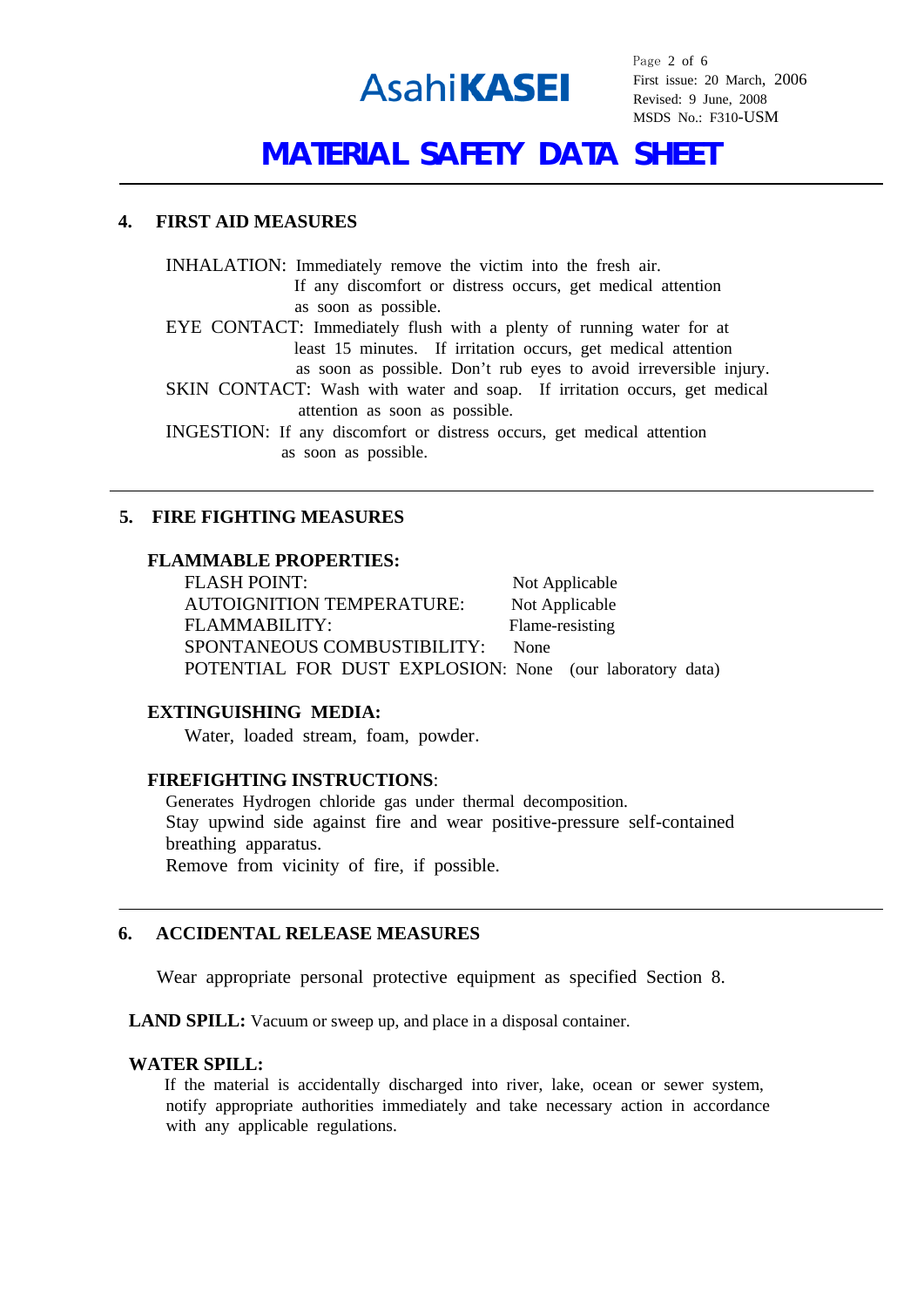

Page 3 of 6 First issue: 20 March, 2006 Revised: 9 June, 2008 MSDS No.: F310-USM

# **MATERIAL SAFETY DATA SHEET**

## **7. HANDLING AND STORAGE**

#### **HANDLING:**

Handle and use it in well-ventilated areas. Prevent formation of airborne dust. Handle and use with due care for hazard related to electrostatic charge. Do not drop containers or permit any physical impact leading to their damage or deformation.

## **STORAGE:**

Do not leave under direct sunshine. Store indoors in cool, dry area. Keep containers tightly closed when not in use.

### **8. EXPOSURE CONTROLS/PERSONAL PROTECTION**

## **EXPOSURE LIMIT VALUES:**

OSHA : Particulates not otherwise regulated PEL/TWA(2007) 15mg/m3 (Total dust) 5mg/m3 (Respirable fraction) ACGIH: Particles not otherwise specified TLV/TWA(2007) 10mg/m3 (Inhalable) 3mg/m3 (Respirable)

#### **EXPOSURE CONTROLS**

Occupational Exposure Controls Engineering controls : Local ventilation equipped with dust trap may be required.

#### Personal Protection

Respiratory Protection: Wear a respirator with dust filter. Hand Protection : Wear impervious gloves. Eye Protection : Wear side-sealed protective glasses or goggles. Skin Protection : Wear long sleeved clothes.

#### Environmental Exposure Controls

 Use local ventilation equipped with dust trap to control airborne levels below the exposure limits.

#### **9. PHYSICAL AND CHEMICAL PROPERTIES**

| Appearance                        | $\ddot{\phantom{a}}$ | White or light yellow powder |
|-----------------------------------|----------------------|------------------------------|
| Odor                              | ٠<br>$\blacksquare$  | Faint, characteristic smell  |
| <b>Melting Point</b>              |                      | None                         |
| <b>Decomposition Temperature:</b> |                      | Approx. 200 $\degree$ C      |
| <b>Flash Point</b>                |                      | Not Applicable               |
| <b>Autoignition Temperature:</b>  |                      | Not Applicable               |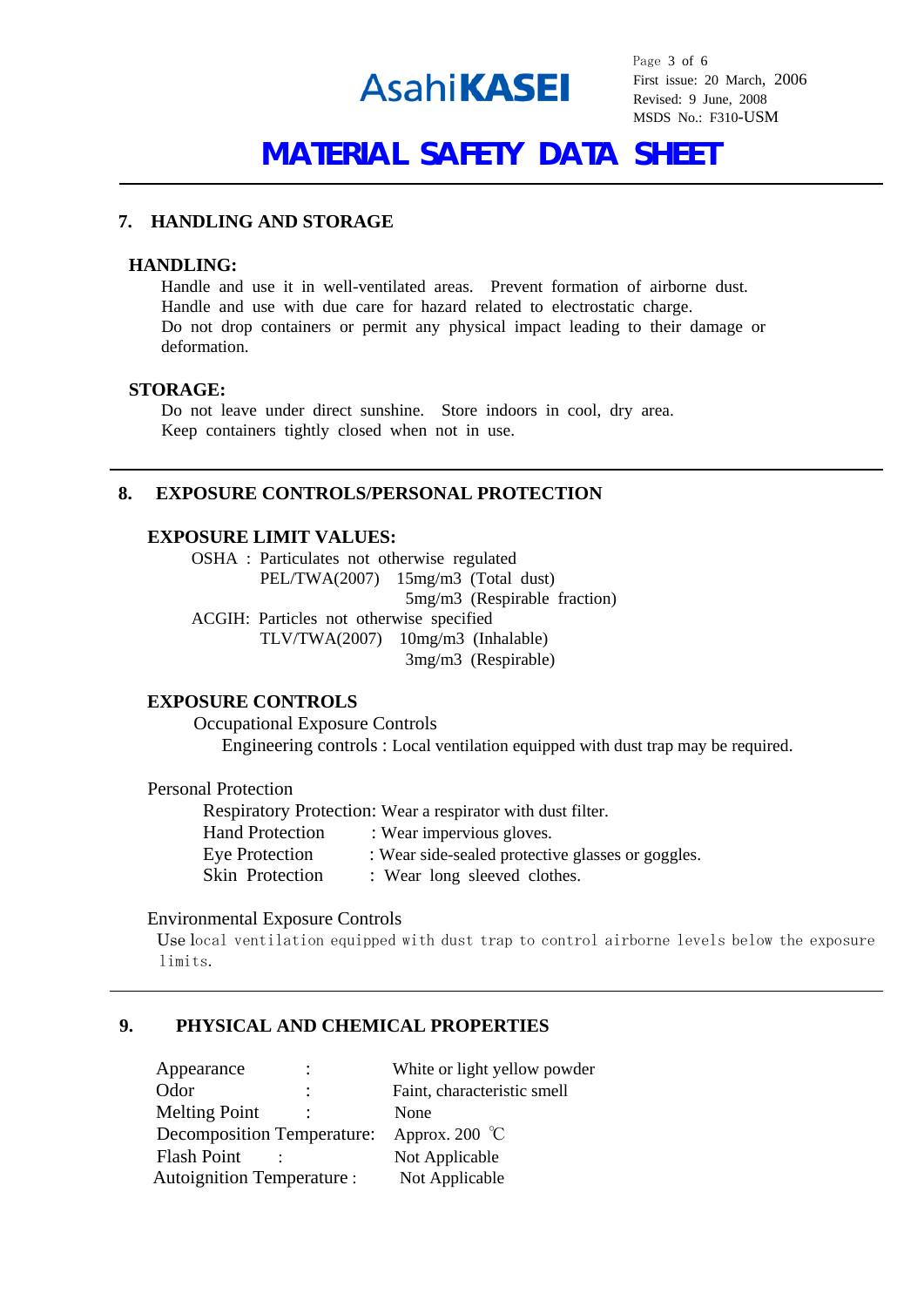

Page 4 of 6 First issue: 20 March, 2006 Revised: 9 June, 2008 MSDS No.: F310-USM

# **MATERIAL SAFETY DATA SHEET**

Flammability : Flame-resisting Bulk Specific Gravity: 0.3 - 0.7

Solubility : Insoluble in water. Soluble in high polar solvent such as tetrahydrofuran

## **10. STABILITY AND REACTIVITY**

#### **CONDITIONS TO AVOID:**

Avoid high temperature and direct sunshine.

#### **STABILITY:**

Stable at room temperature, however, may decompose if heated over.

#### **MATERIALS TO AVOID:**

Alkaline materials (for example; sodium hydroxide and ammonia )

## **HAZARDOUS REACTIONS/DECOMPOSITION PRODUCTS:**

Thermal decomposition results in HCl gas generation.

## **11. TOXICOLOGICAL INFORMATION**

| <b>Acute Toxicity:</b> | Not Available |
|------------------------|---------------|
| Eye Irritation:        | Not Available |
| Skin Irritation:       | Not Available |
| Sensitization:         | Not Available |
| Mutagenicity:          | None          |

#### **12. ECOLOGICAL INFORMATION**

Not Available

 $\overline{a}$ 

### **13**.**DISPOSAL CONSIDERATIONS**

Comply with all federal, state and local regulations. Do not dump this material into sewers, on the ground or into any body of water.